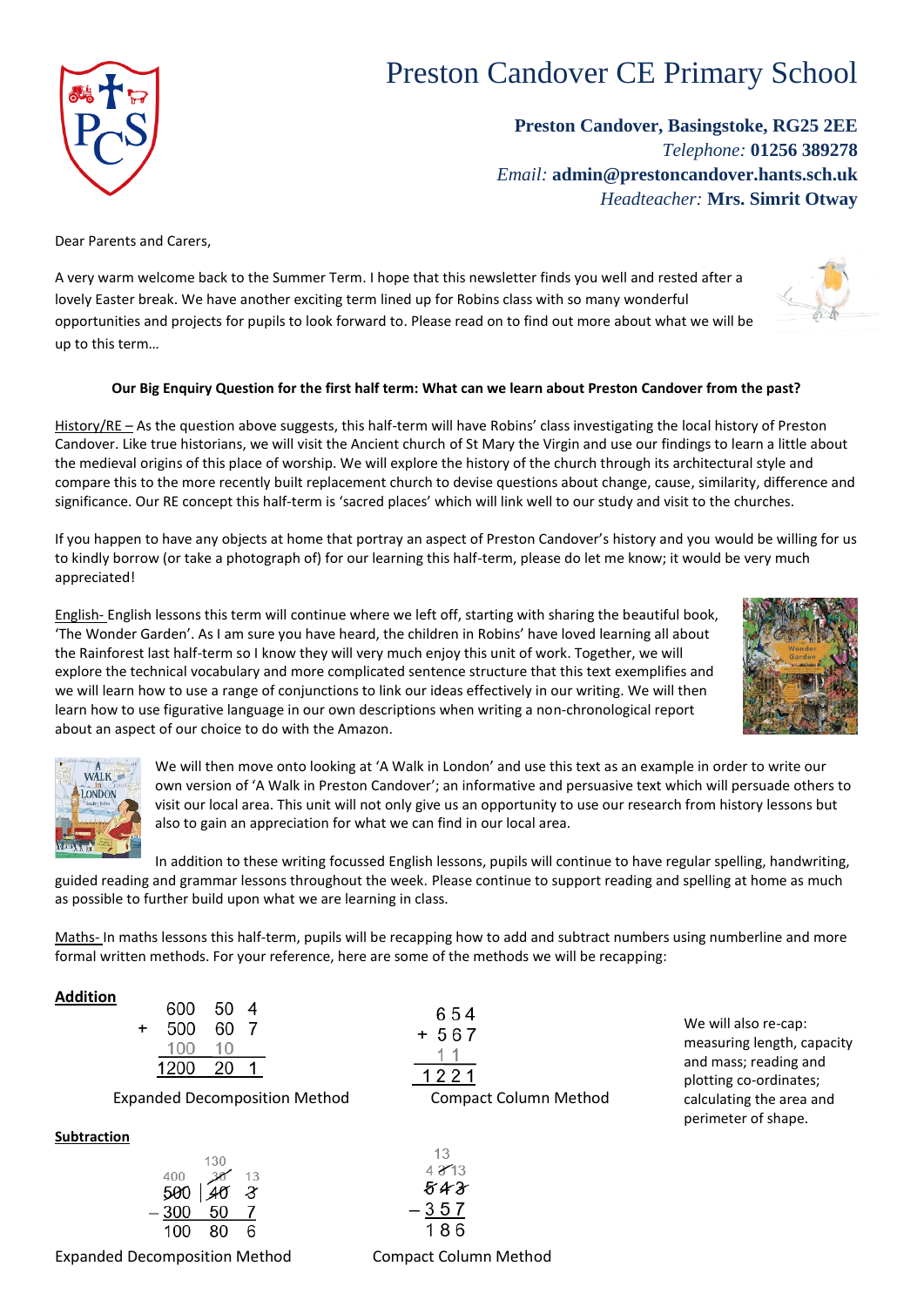#### Multiplication Check

If your child is in Year 4, they will be participating in the statutory multiplication check in the **week beginning 13th June**. The purpose of this check is to determine whether your child can fluently recall their times tables up to 12. Pupils are aware that this will be happening but we are taking a low-key approach towards the check to avoid causing unnecessary stress. I shall be posting sometimes table practice websites on Google Classroom that can be used alongside Times Table Rockstars to ensure your pupils are confident with their times table knowledge prior to June.

Science/PSHE- Science lessons this half-term will explore plants, looking specifically at plant reproduction. Pupils will learn how

flowering plants have evolved specific parts to carry out pollination, fertilisation and seed growth. They will be able to explain how seed dispersal improves chances of enough seed germinating and growing to mature plants and reproducing as well as explore what conditions are required by seeds and bulbs to germinate. Through dissecting plants and planting their own, pupils will enjoy the hands on experiences involved in this science unit. PSHE lessons this term will cover the statutory RSHE syllabus which for Years 3 and 4 will involve: exploring the anatomical differences between male and female bodies; different types of families and some of the early indicators of puberty such as changes in our bodies as we grow up. As a school, we follow the Christopher Winter Project for the teaching of RSHE; this is an age-appropriate scheme of work which is quality assured by the PSHE Association.



Art/ Collective Worship- Our Art lessons this half-term will also build upon what pupils learnt last half-term as we shift our focus from Georgia O'Keefe to Vincent Van Gogh. We will begin by comparing the artwork of both artists, identifying similarities but also differences between some of their well- known pieces, focussing mainly on their use of colour, tone, line, pattern, texture and shape. We will look particularly carefully at Vincent Van Gogh's artwork, Irises, a symbol of hope, which is the core value we shall be focussing on in Collective Worship this term.

Through our art lessons, we will explore how to create digital pieces of artwork and use patterns to create a digital print. We will then use printing blocks to create prints on paper and fabric. The unit will ultimately work towards pupils creating a mixed media collage, choosing their best pieces of work from over the last term and working as a group to create a collage. We can't wait to see the final outcomes!

Computing- Computing lessons will see pupils creating programs by planning, modifying and testing commands to create shapes and patterns. They will use Logo, a text-based programming language. Pupils will then build upon their understanding of repetition and loops within programming in the second half-term where they will explore the difference between countcontrolled and infinite loops. They will use their knowledge to modify existing animations and games using repetition. Their final project is to design and create a game which uses repetition, applying stages of programming design throughout.

## **Our Big Question for the second half- term: Do Mountains Move?**

Geography - After half-term, Robins will be moving on to our Geography led topic in order to answer the enquiry question: Do Mountains Move? During this unit, pupils will apply what we have learnt so far this year but focus specifically on the country of Nepal, looking at the human and physical features that can be found there including the mountains and earthquakes.

English-English lessons for the second half-term will begin by focussing on the fascinating text of 'Everest-The Remarkable Story of Edmund Hillary and Tensing Norgay'. Through this unit of work, pupils will use the stories we explore as a basis to write a recount and a narrative about a dangerous moment in the climb.

Music- We will continue to have Mr Jones (a music specialist teacher from the Hampshire HIAS music team) teaching Robins Music every Monday afternoon. In these lesson, pupils will continue to learn how to play instruments confidently, read musical notation and compose and perform different types of music.



R.E – During the second half-term, pupils will explore the concept of 'Rites of Passage', looking at the journey of life. This will be particularly apt for pupils as they begin to look ahead to their transition to their new class and teacher in September.

French- In French lessons this term, Robins will learn how to discuss the answer to the question: **As tu un animal?** They will learn how to identify and describe animals, read and write animal descriptions. Pupils will then learn about the tradition of of *le goûter* and name some typical foods. They will learn to express their likes and dislikes in French, both orally and written.

P.E – P.E lessons this term will revert back to taking place on a **Tuesday** and **Thursday** afternoon, as was the case prior to swimming. Please continue to continue to the continue to the continue to continue to continue to continue to the continue to the continue of the continue of the continue to the continue of the continue of the continue of t